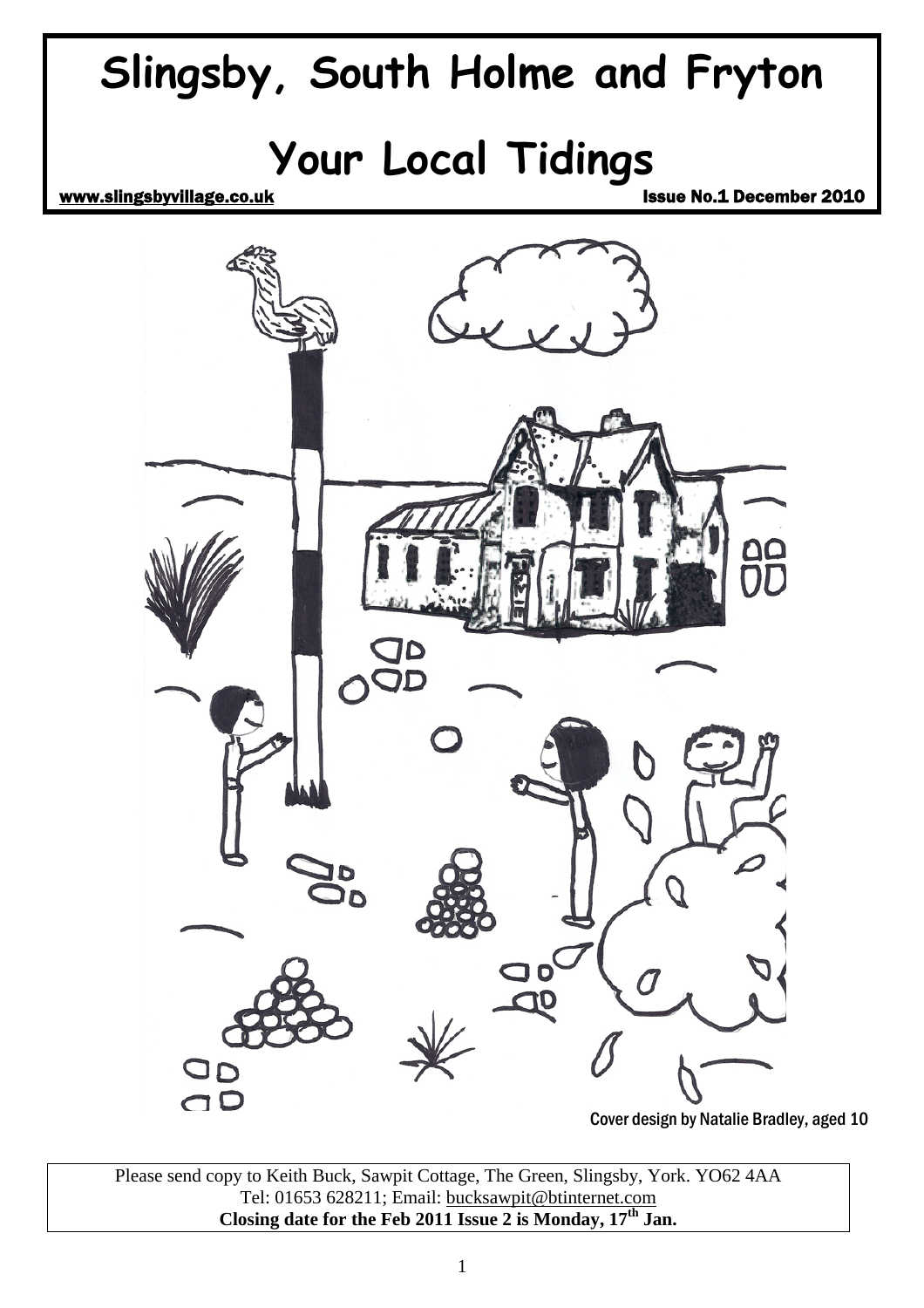#### Opening Gambit……

Hello fellow villagers! Here we all are, reading our first efforts, as a community, at producing our own newsletter. How did you end up with me as Editor? (A rather grand title?) I phoned Pat Smurthwaite to see who was and at the end of the conversation, I found I was! I want to take up as little space as possible but I think I should perhaps explain where we are heading with your project.

It will be published bi-monthly, so you guys and gals planning events will have to think ahead to appear in the Pink Pages. I was hoping to produce the Pink Pages monthly, but cost-wise this will not be achievable at present. The Yellow Pages are an on-going project that requires our local businesses to be on board. Lack of time has been the main reason for my lack of progress on this.

Funding. If every household in our three communities contributes £2:00 this would fund the newsletter for a year. I hope that if the support is there with advertising revenue it will become financially independent. You may also wish as an individual, business or a club to make a donation towards the future stability of your newsletter. The Parish Council have generously agreed to fund this first issue.

There are some thank-yous to give out to those who have ensured that issue No.1 appeared: Slingsby School, Mrs Vickers and all the pupils who submitted pictures for your front cover; Dave Calvert, Fiona Farnell and David Batley for giving me information and pointing me in the right direction; Pat Thompson for her clear thinking and calm approach (I'm a bit of a flapper - not the 1920s kind); George Dudzinski for IT support. And finally, to all the contributors for their time and effort.

When you have had time to read and digest please let me have your ideas on future issues. As regards further contributions, please write, type or ideally email as a Word attachment. Pictures too, if possible. Please plan ahead!

Contributors. To get a better balance it would be great if we could have some items from the under 12s and the under 19s.

Newsletter name. I need help! Your ideas, please!

Finally, but by no means least, may I wish you all a Merry Christmas and a Happy New Year. May this season bring you closer to your family and friends. Keith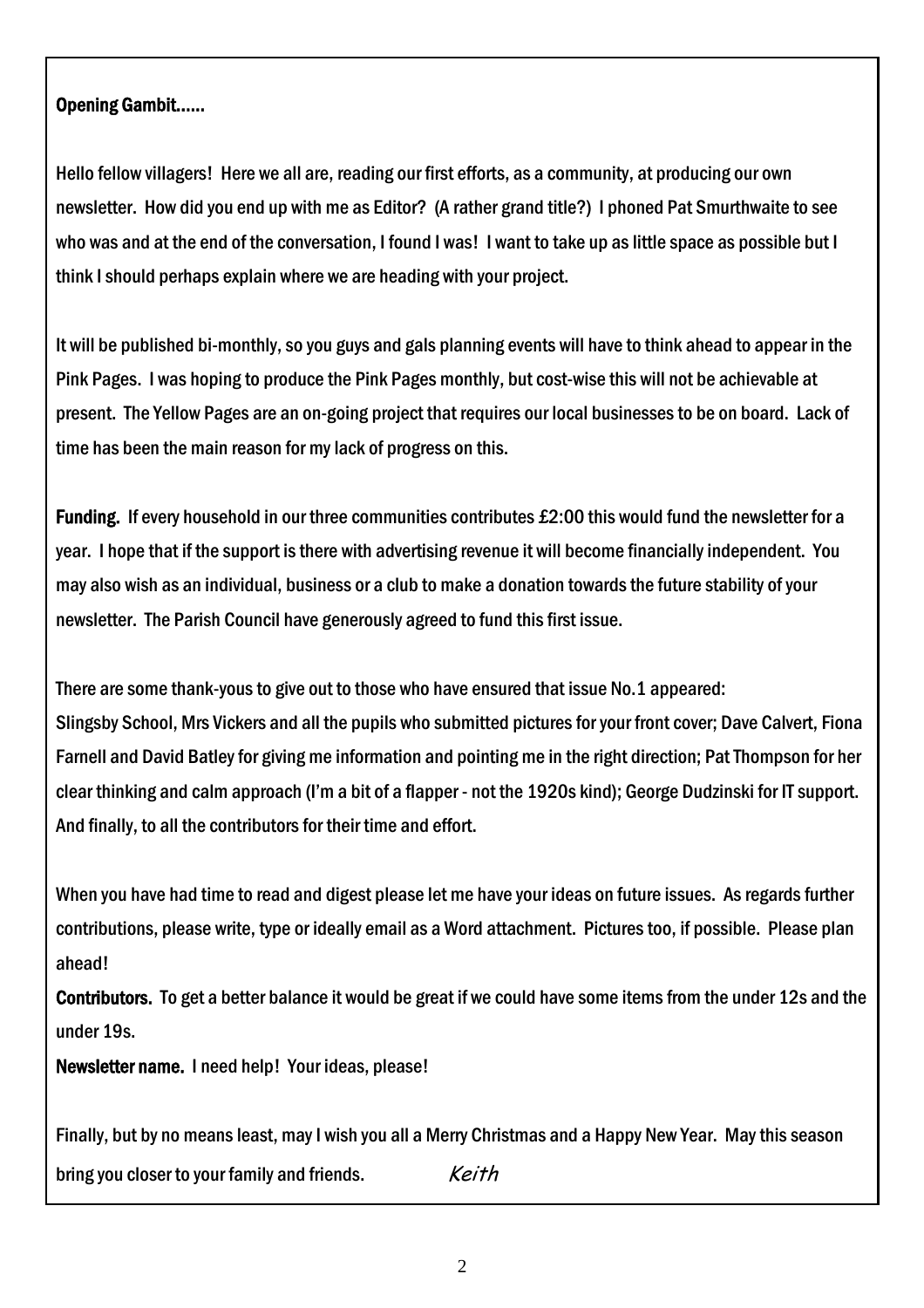#### New village website launches in the New Year

A new village website was envisaged in the Parish Plan. As a result, a newly formed website team has been taking its first steps to establish the Parish's presence on the Worldwide Web. Of course, a website is not an end in itself, but it is a very effective method of passing the word around, both within our patch and beyond. We are very aware that many residents do not have internet access, so the old methods will continue. But a website, once up and running, has the potential to save people a lot of time and effort in getting messages across, time and effort which can be used instead for – well, you name it! A website has the potential to aid community action in all sorts of ways: publicising events, facilitating fundraising and voluntary action, reinvigorating our clubs and societies, and enabling the Parish Council to keep ever more in touch with local views and concerns, to give just a few examples.

A new village website will also provide links to all the other websites of local interest, and provide small businesses and individuals with a convenient way of advertising their services. We envisage that advertisers would be asked to make a contribution of between £5 and £25 a year, depending on the size and type of advert they wish the website to carry. If you might be interested in advertising on the website, please email us (address below).

While we are building the site, the new web domain name [www.slingsbyvillage.co.uk](http://www.slingsbyvillage.co.uk/) redirects you to an interim site which, over the coming weeks, will provide information on progress.

So, who is on the website team? Well, it's taken a bit of time to establish a permanent team, but currently we are: Richard Flint, George Dudzinski, Jon Boots and Keith Buck, whose main responsibility is this newsletter. There are others helping on the sidelines. Nevertheless, we would still love to hear from anyone with relevant technical experience. You can contact us by email at [admin@slingsbyvillage.co.uk](mailto:admin@slingsbyvillage.co.uk) to give us your ideas or views, lend support, or express interest in advertising. Alternatively, telephone Jon Boots on 01653 628396.

### Village Hall Re-vamp

The VH committee is putting together plans to revamp the kitchen. We would like your fund-raising ideas, if you want your group or society at the VH or want to become a member of the VH please speak to Janet Clarke 628625, Trudy 628302 or Beki 628391; or email: [friendsofslingsbyschool@hotmail.co.uk](mailto:friendsofslingsbyschool@hotmail.co.uk)

### Slingsby Allotment Association

We have recently formed to take over a piece of land from the Parish Council to provide allotments for people in the parish who wish to grow their own vegetables and fruit. If you are interested in renting a plot then please contact:- Brian Clarke Tel 628625

### Slingsby Sports-field Association

Chairman Dave Calvert would like to thank everyone who helped or contributed in any way to the bonfire and fireworks on Guy Fawkes Night. An excellent evening was enjoyed by all those who attended. (Was it a record number of spectators? There looked to be a lot of folk!) Thanks to all the volunteers who made it happen.

The Association held a Harvest Festival in October which included a raffle, auction, bingo and a pieand-pea supper. Over £400 was raised by those who attended; the SSA contributed £50. This was all donated to the Yorkshire Air Ambulance Service. Dave Calvert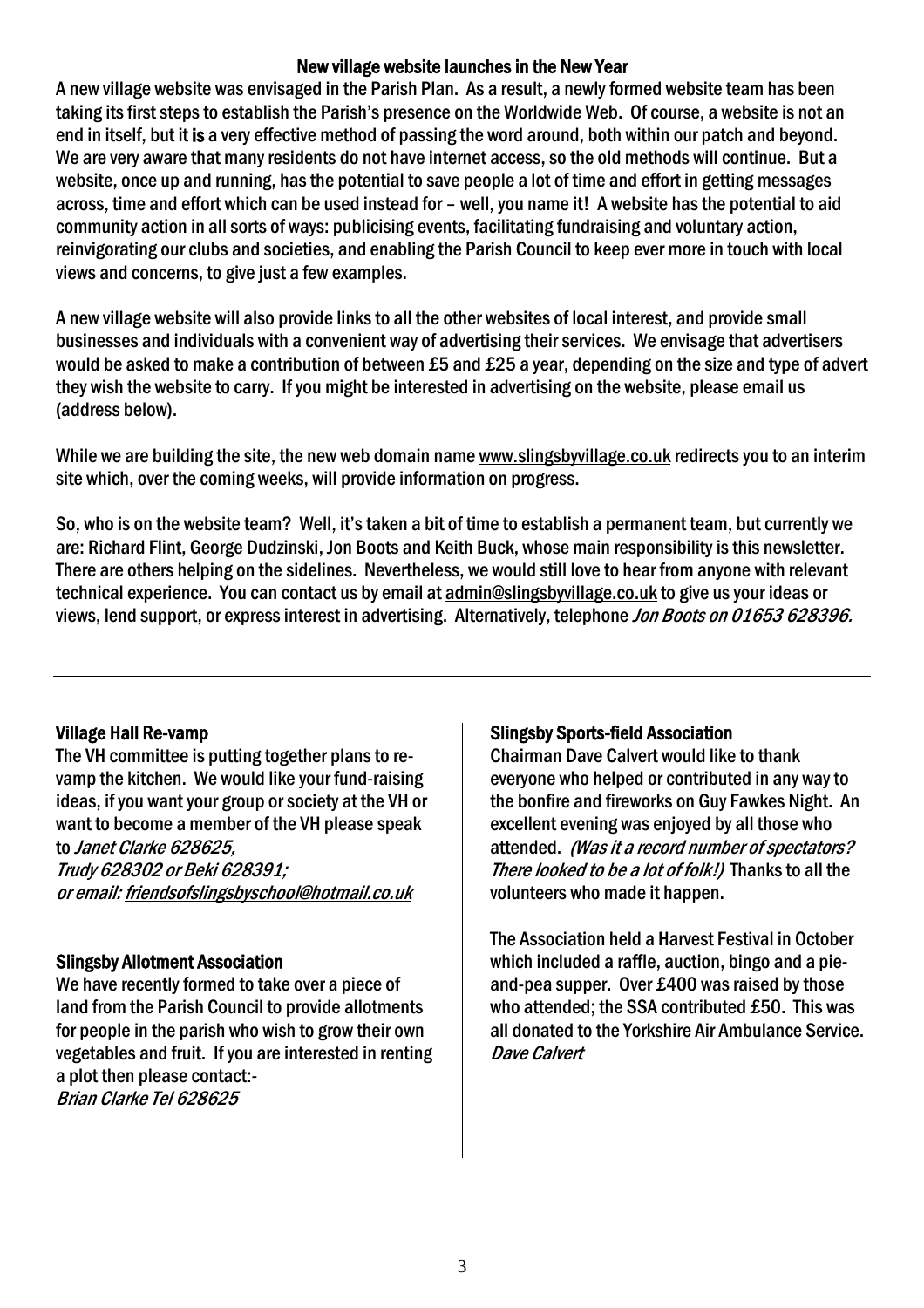## Badminton 1

We run a fun night for all standards of players on Monday nights at 7:30pm in the Village Hall. Join us! No subscription required – just pay as you go. Janet 628625 or Barbara 628107

# Badminton 2

The Wednesday players meet in the Village hall in the morning from 9:30 to 11:30 am. It is a mixed group of all ages. So for some mid-week fun and exercise, just come along. Shelagh Richards 628363

# Slingsby Football Club

The Club was established in the very early 1900s. They have played at the sports field since 1924, and until the current Sports Club was built in 1988 they had always got changed in an old tin hut. The Club is sponsored by Hunters Estate Agents in Malton and plays in its traditional green strip. The team currently play in the Newitts.com Beckett League in Division 1. This is a local village league.

The Slingsby Club is managed by Stephen Hodgson, who is assisted by Darryl Craggs and Andrew Hawes. They have played six league games, winning two of them. They are still in the knock-out competition for the Ryedale Hospital Cup. They have played thirteen matches, excluding friendlies played at the start of the season. They have won six of those, defeats often coming in matches against teams from higher leagues. Club Sec. Sarah Bradshaw 628211

### Slingsby Cricket Club

We are proud to be included in the 1<sup>st</sup> edition of the new parish newsletter. 2010 was a good year for us as we won the Feversham league and retained the Countess of Feversham KO Cup. We were beaten finalists in two other cups and we hope for similar or better in 2011.

We try to arrange our home fixtures for Friday nights and will publish our games in the new "What? When? Where?" pages. Our AGM date will be in the Pink Pages when a date is set. We would like to invite any new players from the village if they would like to attend. They will be made most welcome. Club Sec. John Hatfield 628701

## Slingsby Bowls Club

The Club continued their run of success in the 2010 season. Since the 2004 season, the Club has completed the league and cup double on five occasions, but this year the league proved a step too far. Losing vital points in end–of-season games cost them dearly, but the cup was retained with a victory over Wiggington.

Over a weekend in mid-June the successful annual open pairs competition once again attracted over sixty players to Slingsby's green. This well-run competition is one of Ryedale's summer bowls highlights. Here's hoping for a successful 2011 season.

Villagers new to the bowling scene are welcome to come and have a go at this all-ages sport. Club Sec. Alan Vowles 628851

# Short-mat Bowling Club

We meet in the village hall every Thursday at 7.30 pm from the end of September until the week before Easter. Absolute beginners are welcome, there are 2 spare sets of bowls to borrow, it is easy to learn and very enjoyable. The cost is £1 per evening, and new members are welcome. Club sec. Peter Corniche 698526.

# Folk Club

The first Folk Club night held at the Village Hall was a rip-roaring sell- out success! Adam Wright of Fryton kicked off proceedings. Colleen Horne and Phillipa Murphy covered a wide range, John Denver, Janis Joplin amongst them. Geoff and Alex of Haxby gave the audience half an hour of traditional and contemporary folk. Shilleleagh were on next, the highlight being a beautiful rendition of The Wild Mountain Thyme. The evening raised £250 towards the Village hall fund. A big thanks to all the team that helped make the evening a grand occasion. Future dates to be arranged. If you want to play contact: Paddy and Gill Morrow 628658: Or email: [paddyandgill@aol.com](mailto:paddyandgill@aol.com)

### Raymond 'Bunny' Ware

Bunny, of Railway Street, is to be congratulated on celebrating his 90th birthday! Many happy returns!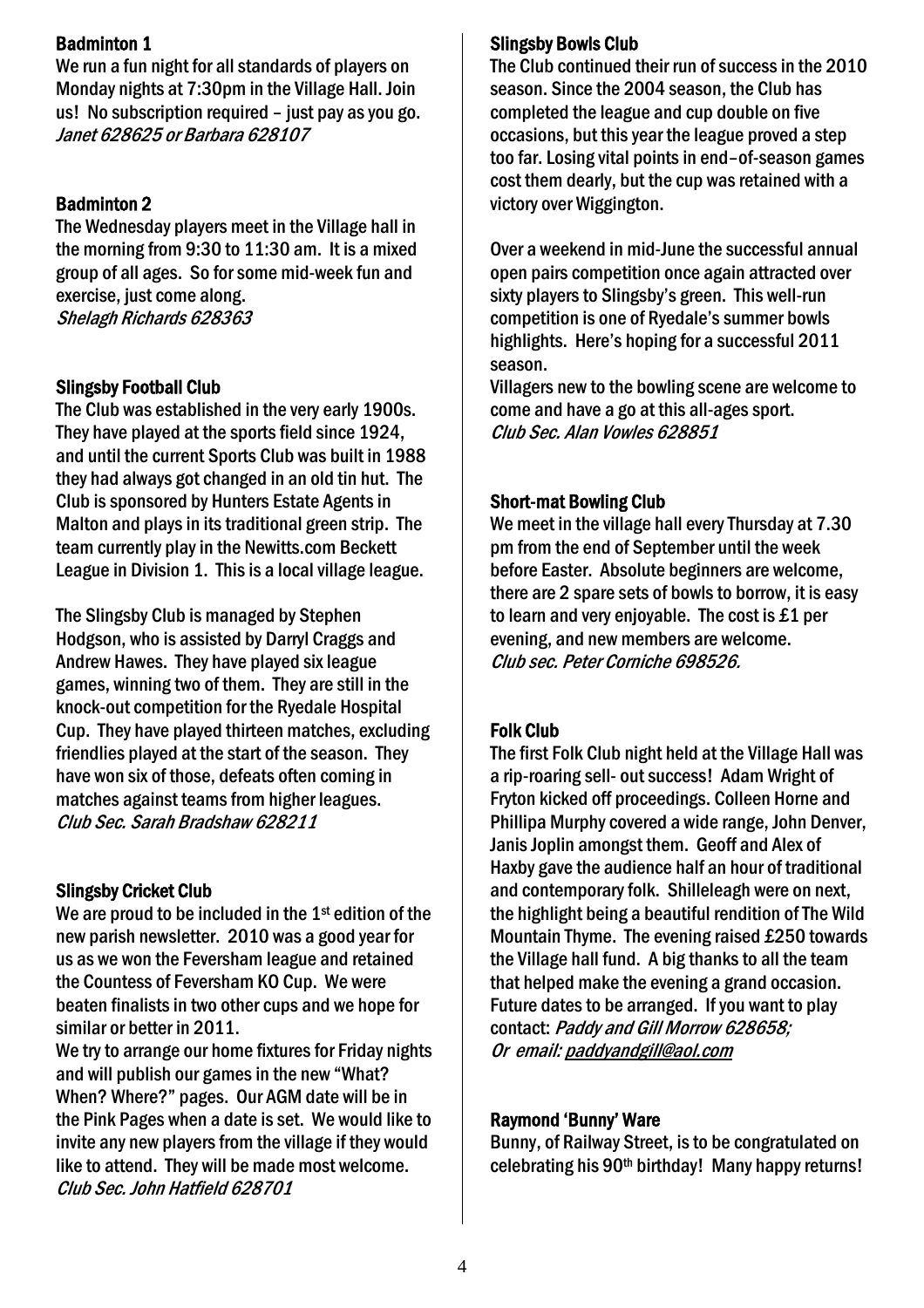# Bridge

John Bramall is looking to start a group for those that what to learn this fascinating card game and for those who already can play. Bridge provides hours of enjoyment and is not just for the wrinklies all ages are very welcome. John Bramall 628697.

#### The Yorkshire Countrywomen's Association

The YCA meets in Slingsby Village hall on the second Tuesday of each month at 7:15 am. There has been a branch in Slingsby since the formation of the Association in 1998, and its aim is to further the skills, knowledge and social activities of its members. At each meeting there is a guest speaker, the talks range over a wide area (from Appleby Horse Fair to What I found in my Aunties Drawers!). Outings are arranged throughout the year. Members interested in handicrafts, baking and other skills are able to exhibit at the Ryedale Show and at many other venues around the county. New members are always very welcome, though you may choose to join us first as a guest. For details of the next meeting, give the secretary a phone. Shelagh Richards 628363

### Pins and Needles

A new Handicraft group has started. We meet in the Village Hall committee room on the first and third Tuesday of the month at present 1:30– 3:30pm. If you would like to join us just come along. Bring with you whatever you are working on or what you would like to work on. It is a learnfrom-each-other group, with a chance to learn new skills or for you to share yours. Pat Smurthwaite 627272

### The Bus Pass Crew

Senior members of the village are invited on Wednesday December 8th between 1:30-3:30pm to a get-together in the Village Hall, for a chat about activities and pastimes that could be of interest with a view to holding a weekly get-together. Tea and biscuits will be served. Transport may be arranged if required. Contact Sue on 627293

# Slingsby Methodist Church – Serving the **Community**

There are several groups and activities centred on or run by people at the Chapel as follows. Our main activity is the Sunday Service which now, apart from certain special occasions, is held at 10:30am. We try to make our services lively and interesting with a blend of old and new songs and usually a more informal type of worship. On the second Sunday of the month we unite with the Anglican Church, alternating between the two venues. The fourth Sunday is Family or All Age Worship.

CHAOS (Children's Activities on Sunday) meets on the 1st & 3rd Sundays at 10:30am. The children spend about 10 minutes in the Sunday Service before leaving to do their own activities in the schoolroom.

LITTLE ADVENTURERS. This is for pre-school children with mums/dads or carers and meets on Wednesdays from 1pm to 3pm for children's activities, games etc and a natter for the grownups.

ADVENTURE CLUB is for children aged 4-11 and meets on Thursday evenings from 6pm to 7pm in the schoolroom with games, singing and Bible stories etc.

YAZ is a group for older children, school years 6 to 9, with a programme of activities, discussion and fun. This also meets on Thursday nights, fortnightly, from 7:15pm to 8:30pm.

The Women's Fellowship is a fortnightly meeting for ladies on Tuesday afternoons, meeting at the homes of Mrs Esther Dennis and Mrs Freda Ware.

There is also a Bible Fellowship Group meeting fortnightly on Wednesday nights at the homes of Mrs Dennis or Rachel and Stephen Prest. We have an interesting programme of Bible studies and discussions with a bit of singing; and of course a cup of tea.

Our main purpose, however, is to be a Christian presence in Slingsby and to help and encourage people to learn more about our purpose and place in God's world. We are approaching Christmas once again and shall be celebrating the coming of Jesus, God's precious gift to all mankind. Our hope and prayer is that all of us will find a place in our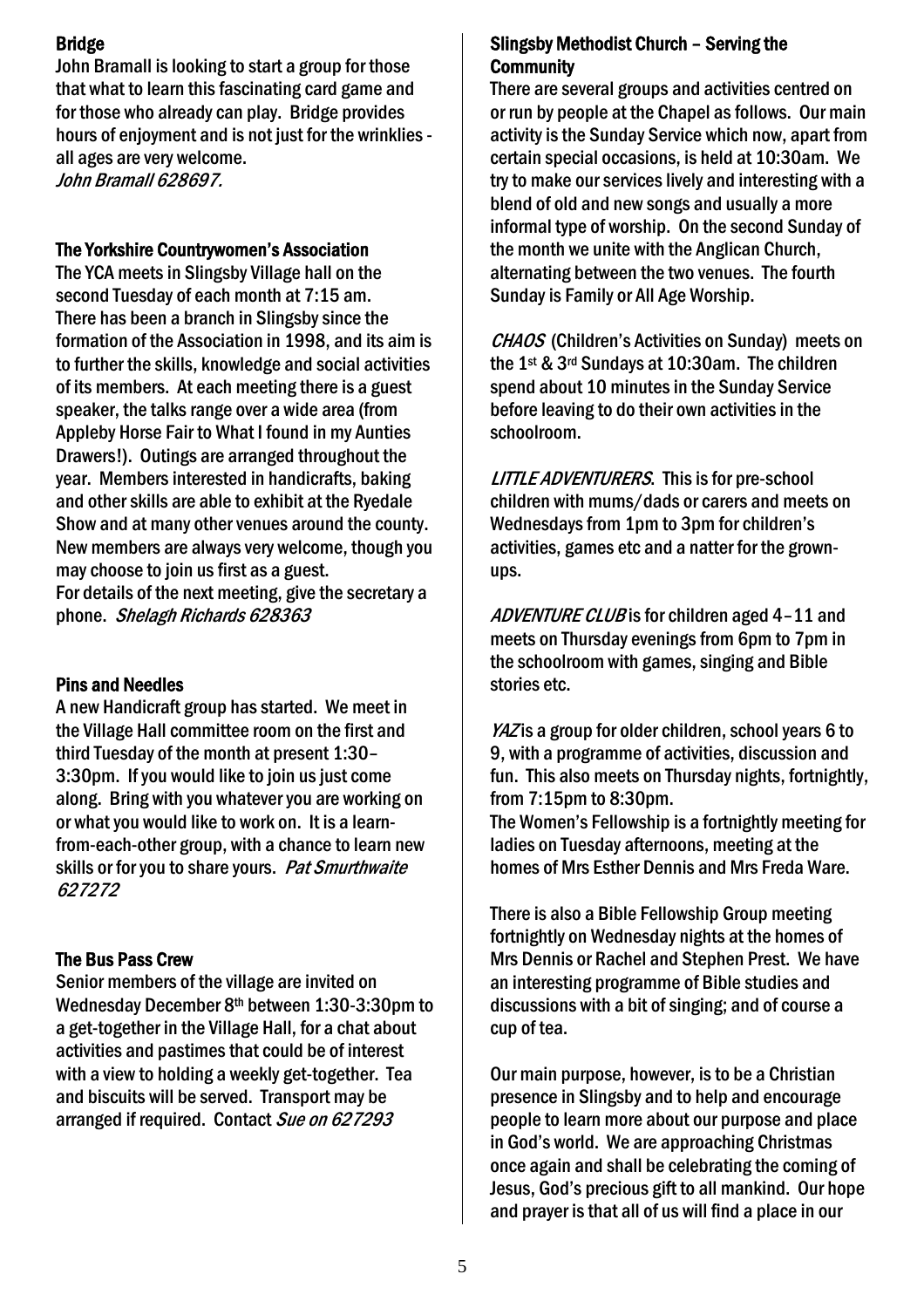lives for Jesus not only at Christmas but throughout the year. He certainly adds a new dimension and real purpose to life today. Contacts: Audrey Foster 628643 Louise Hayes 628064 Rachel & Stephen Prest 628277

#### Slingsby Community Primary School

There are currently 37 children in school, with Mrs K. Vickers as Headteacher and 3 other part-time classroom teachers and 2 teaching assistants. Together with Mrs Hindby, Mrs Leeson and 2 peripatetic music teachers they form an excellent team. Leading up to Christmas there will be a Christmas service, the children will visit the pantomime, and finish with a party on the last day of term  $-17$ <sup>th</sup> December. The new spring term starts on January 5th 2011.

## Friend of Slingsby School (FSS)

The "*Family Favourites*" recipe book will be launched in the Village hall on Sat 11<sup>th</sup> Dec at 2pm. FSS would like to thank those that have written recipes for us and to Thackarys, Thundercliffes, SA Organics, and The Wall at Coulton. Also thanks go to Home Farm Holiday Cottages and Robin Hood Caravan park for donating funds that have helped with the publication costs.

Rebecca Palmer-Bunting 628391

#### Nature Notes

At this time of year, many winter visiting birds are found on our fields and in our hedgerows. The most common are the mixed parties of fieldfares and redwings; over 100 settled on Chris Wilson's fields north of the railway track in November, brought in from North Europe by cold northern winds. Other winter migrants are continental robins and blackbirds, along with a few bramblings and, as yet to be reported, waxwings. Besides these birds, skeins of greylag and Canada geese have been flying low overhead. At a higher level, pink-footed geese from the Arctic tundra were seen flying overhead to their winter quarters on the Humber on October 18th. Generations of these birds have been coming to or passing over Slingsby. Rev. St. Claire Brooke, vicar of Slingsby in the early 1900s published a bird list in 1903 containing the above

mentioned birds, with the exception of the Canada geese. Michael Thompson 628620.

#### Boundary Walls to Slingsby Church

Many people have pointed out the poor state of the western boundary wall of the churchyard next to the sports field where the huge tree is pushing it outwards. We have been chasing Ryedale District Council about this now for several years. The Estates Department has now accepted that it has reached the stage where a collapse could occur, and be a danger to the public. They are proposing to remove the affected section of the wall and stone copings for safe keeping for a month or so until they can organise repair. Work may involve some adjustment to its position and as a result permission from North Yorkshire County Highways is also needed. They have assured the Church PCC that they will repair it as soon as they can. Margaret Mackinder

#### Local Development Framework

Ryedale District Council has been developing a new planning strategy for the District and many people will have attended the exhibition in the village hall about future proposed sites for development. The plan, or Local Development Framework, is still under discussion and it is now estimated that it will be autumn of 2012 before decisions are finally made. Meanwhile, the Council continues to take views about sites and accept new sites for consideration.

In the last few weeks the Core Strategy, the main document that forms its planning policy, has been put up on its website for more public consultation. Within it the Council invites your comments on a new suggestion that special permissions outside the currently agreed development limits should be given to owners of heritage assets (i.e. historic houses and monuments) to raise money for their repair and maintenance. The report indicates that this suggestion has come from Castle Howard Estate, which claims it has a serious problem in raising money to repair the house.

What do you think about this? Do you think it is right that the owners of such buildings should be given special privileges to raise these sums when